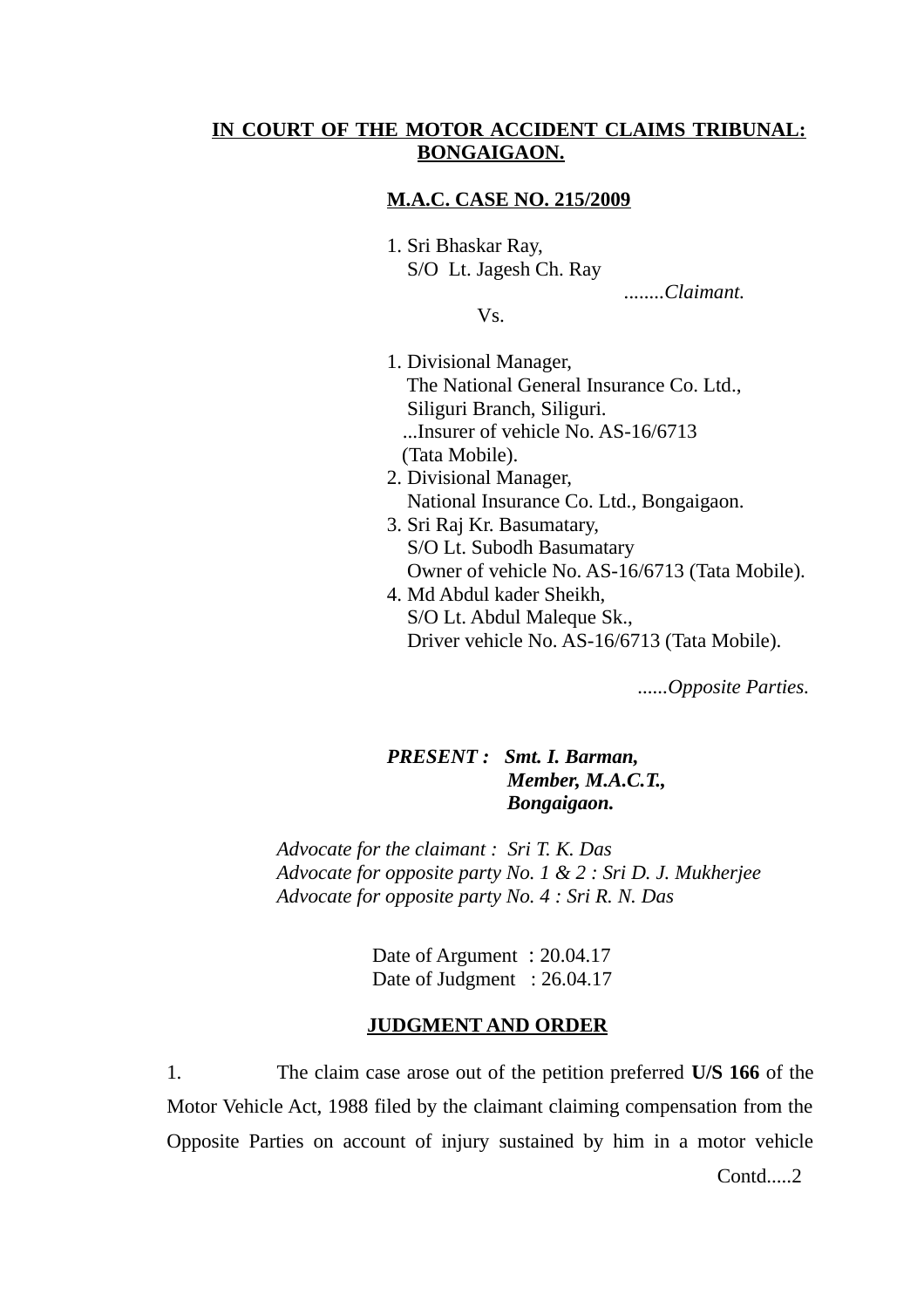accident occurred on 13.02.2005.

2. Case of the claimant, in brief, is that, on 13.02.2005 at about 8:40 A.M, while claimant Bhaskar Ray was travelling by the Tata Mobile bearing No. **AS-16/6713** (Tata Mobile) at Bhatipara (No.1 Nowapara) on 31 N.H. Way due to rash and negligent driving of the driver, the claimant met with the accident and sustained grievous injuries. After the accident, he was taken to Manikpur PHC and then he was shifted to the Dr.M.N. Saikia, M.G. Road, Bongaigaon. In the accident, he sustained fracture in the lower end of right humorous and head of the right radius. In his treatment from 13.02.05 to 20.02.05, he spent an amount of Rs. 10,000/-. It is further contended that with regard to the accident Manikpur P.S. Case No. *18/05 U/S 279/338 IPC* was registered. Hence, prayed compensation of Rs. 2,00,000/- from the opposite parties.

3. In response to the notice, opposite party No. 1 & 2 i.e. National Insurance Co. Ltd. the Insurer of vehicle No. **AS-16/6713** (Tata Mobile) entered its appearance and by filing written statement, contended inter alia that there is no cause of action and the claim petition is also barred by principles of waiver, acquiescence and estoppal. It is also contended that the claimant was travelling by the Tata Mobile which is a goods carrying vehicle and no passengers are allowed to travel in a goods carrying vehicle and since the claimant the alleged injured has violated the Motor Vehicle Rules and thereby violated the terms and conditions of the insurance if any and as such, he is not entitled to any compensation. Denying the rash and negligent driving on the part of the driver of the vehicle No. **AS-16/6713** (Tata Mobile), the answering opposite parties put the claimant to make strictest proof with regard to the alleged accident, road permit, tax payment receipt, fitness certificate, registration certificate, insurance Contd.....3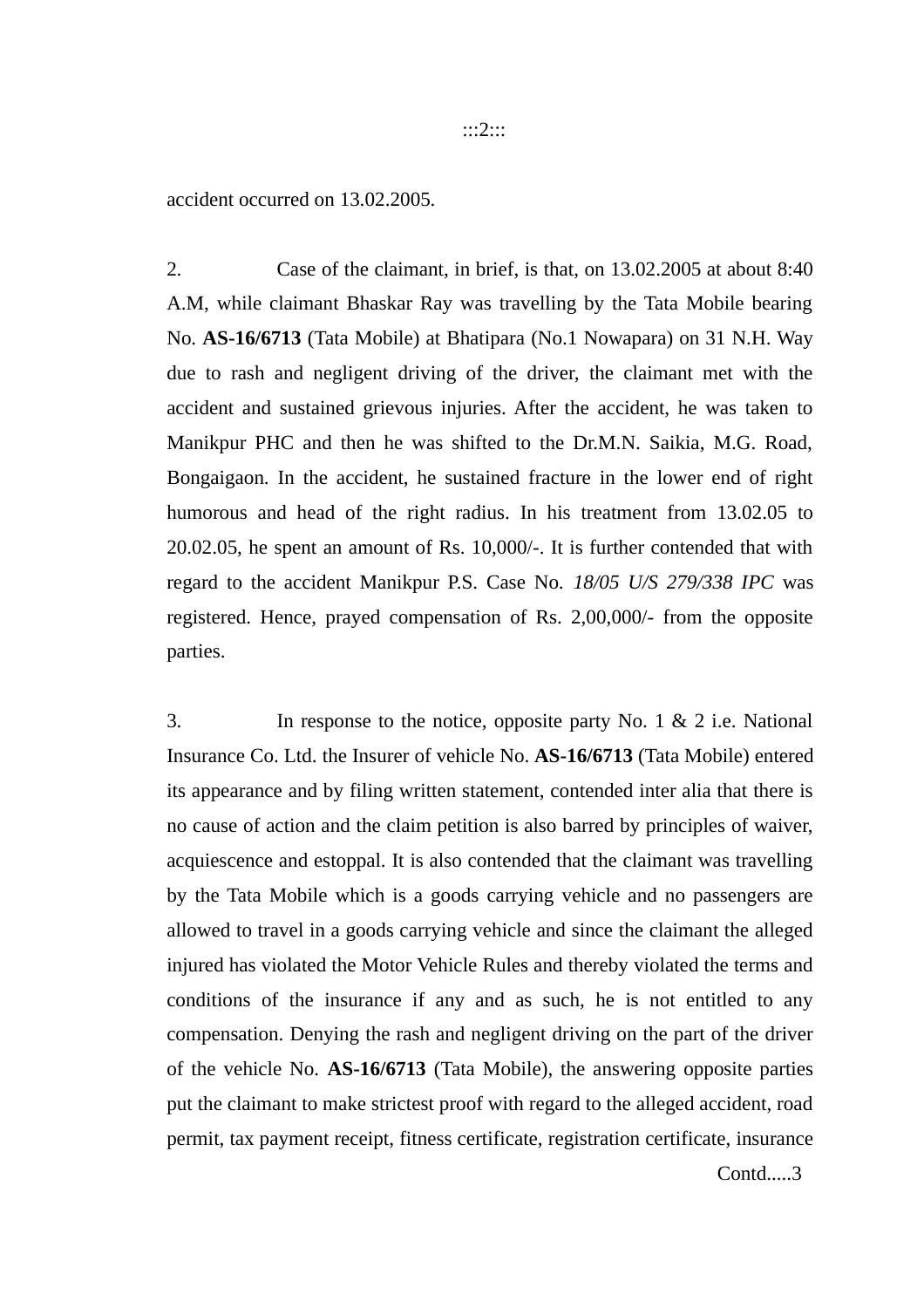policy etc. and further alleged that non-appearance of the insured, in the present claim proceeding without any just cause and reason, and his negligence or failure to take part in the proceeding will be sufficient to cause apprehension of the answering opposite parties that the insured and the claimant are in collusion to have wrongful gain against the answering opposite parties. It is also pleaded that the claimant's claim is highly excessive and as such prayed to dismiss the claim petition.

4. Opp. Party No. 4 the driver of the vehicle bearing No. **AS-16/ 6713** (Tata Mobile) by filing the written statement admitted that at the time of accident he was driving the vehicle but denied the rash and negligent driving on his part. He further pleaded that, the opposite party No.1 i.e. the Insurance company of the Tata Mobile is liable to pay compensation, if any. He further pleaded that claimant's claim is highly excessive and as such prayed to exonerate him from the claim.

5. In spite of receipt of notice, Opp. Party No.3, the owner of the vehicle No. **AS-16/6713** (Tata Mobile) did not appear to contest the case. Hence, the case was proceeded ex-parte against him.

6. On the pleadings of the parties, the following issues are formulated:-

*i. Whether the claimant Sri Bhaskar Ray sustained bodily injuries in motor vehicle accident occurred on 13.02.05 at 31 N.H. Way. Bhatipara due to rash and negligent driving of the vehicle bearing No. AS-16/6713 ?*

*ii. Whether the claimant is entitled to get compensation, if so, to what extent and by whom it is payable ?*

Contd.....4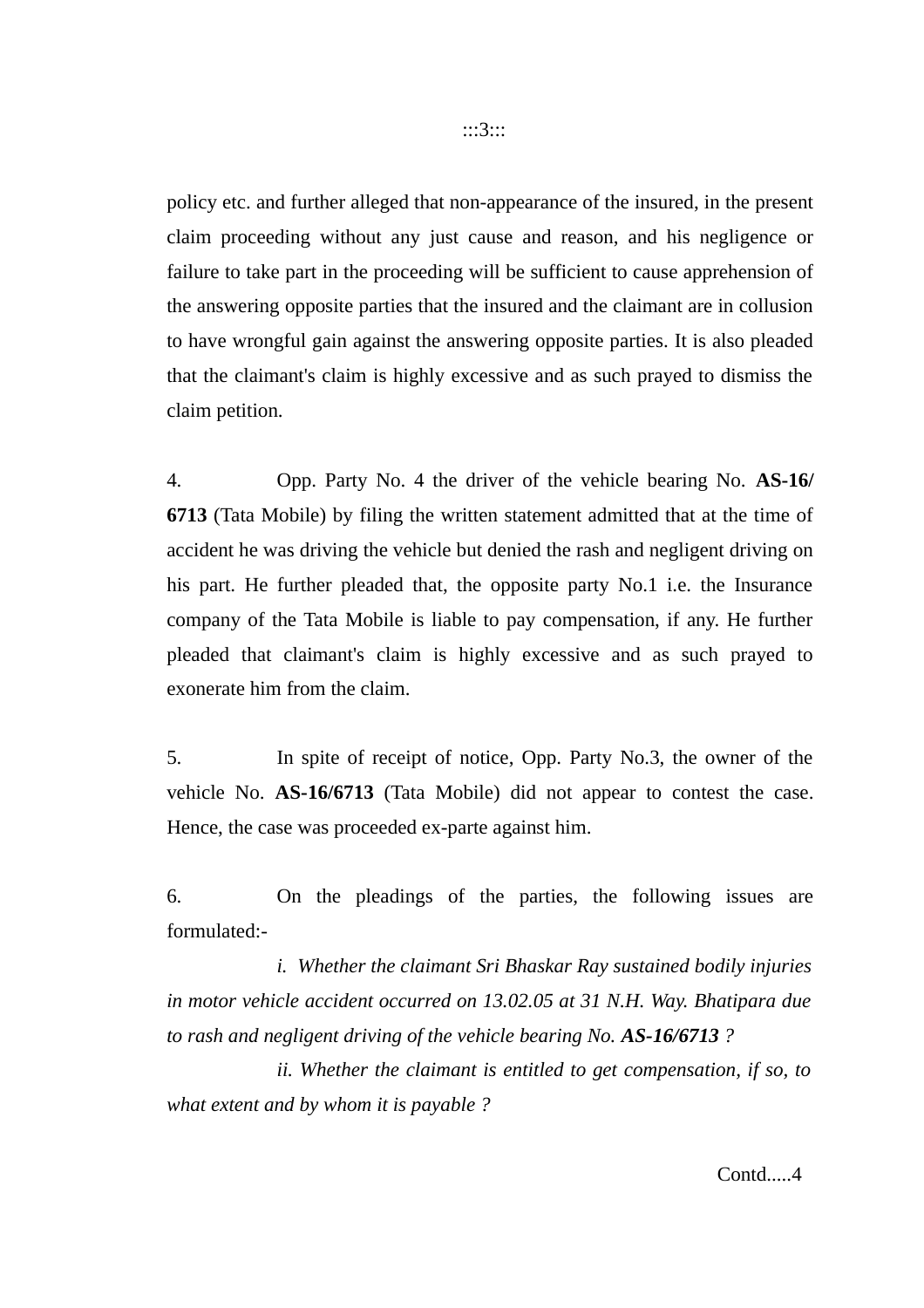:::4:::

7. In course of trial, the claimant examined himself and the contesting opposite parties duly cross-examined him. The contesting Opposite Parties have not adduced any evidence.

8. I have heard argument from both sides and carefully gone through the evidence on record.

#### **Issue No. i and ii**

9. Claimant Sri Bhaskar Ray has averred in the claim petition as well as in evidence that on 13.02.05 at about 8:40 A.M, while he was travelling by the vehicle bearing No. **AS-16/6713** (Tata Mobile) due to rash and negligent driving of the driver, he met with an accident near Bhatipara (No.1 Nowapara) on 31 N.H. Way and sustained injuries. Immediately, after the accident he was taken to Manikpur PHC and on being referred he was shifted to Dr. M. N. Saikia, M.G. Road, Bongaigaon. Due to the accident, he sustained crack fracture in the lower end of right humorous and head of the right radius. It is further contended that with regard to the accident Manikpur P.S. Case No. *18/05 U/S 279/338 IPC* was registered. In support of evidence he proved accident information report as Ext.1. During cross he stated that at the time accident, he was ridding his bi-cycle towards market and when he was returning towards home from the market, the Tata Mobile knocked down him from back side. He also stated that due to the accident he fell down on the road and his bi-cycle was broken but police did not seize his broken cycle. He also admitted that he had not submitted any document regarding expenses etc. and insurance certificate in the claim petition. He also admitted that he was not travelling by the goods carrying vehicle.

10. From the above, I find that there is a contradictory statement. In Contd.....5